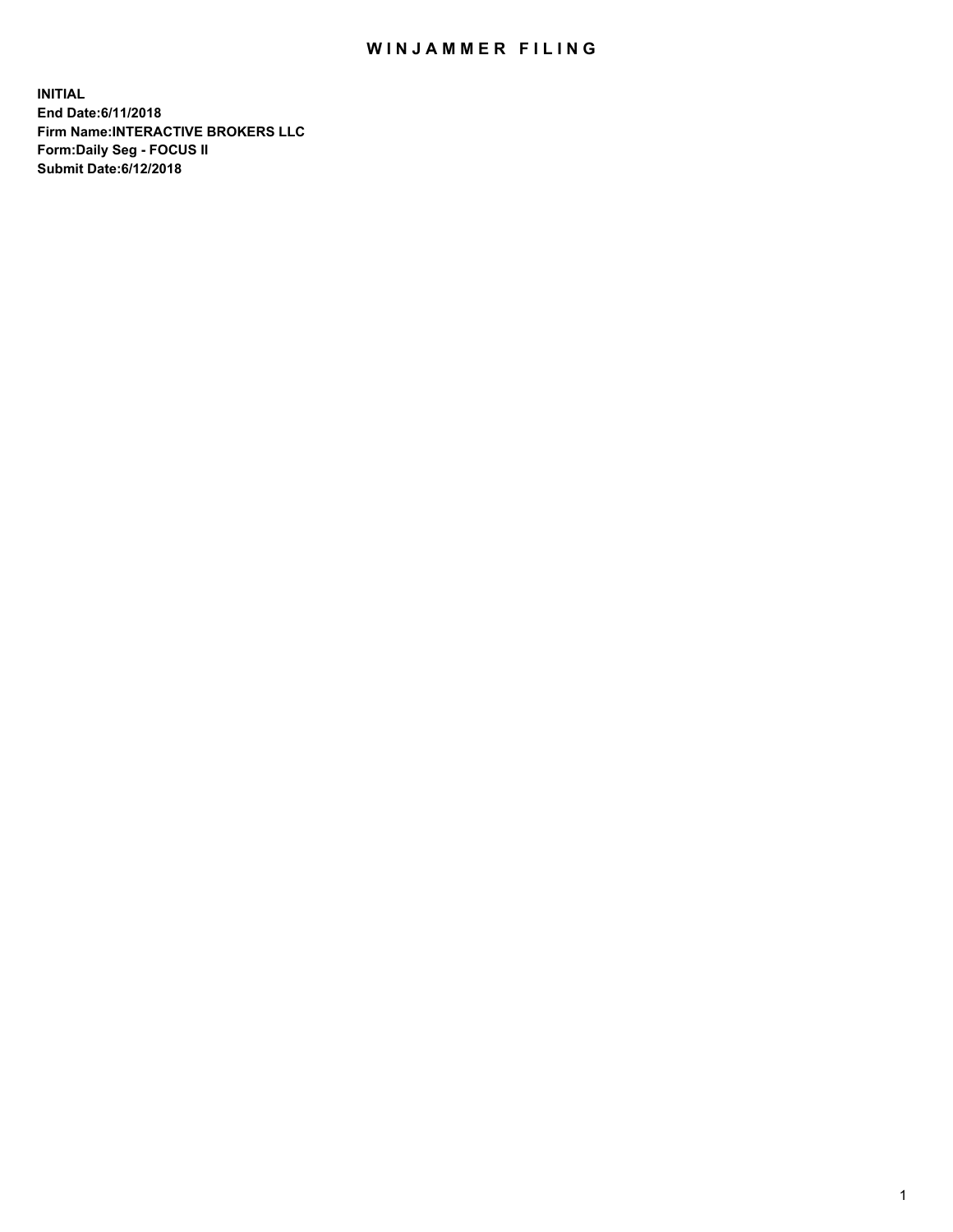## **INITIAL End Date:6/11/2018 Firm Name:INTERACTIVE BROKERS LLC Form:Daily Seg - FOCUS II Submit Date:6/12/2018 Daily Segregation - Cover Page**

| Name of Company<br><b>Contact Name</b><br><b>Contact Phone Number</b><br><b>Contact Email Address</b>                                                                                                                                                                                                                          | <b>INTERACTIVE BROKERS LLC</b><br><b>James Menicucci</b><br>203-618-8085<br>jmenicucci@interactivebrokers.c<br>om |
|--------------------------------------------------------------------------------------------------------------------------------------------------------------------------------------------------------------------------------------------------------------------------------------------------------------------------------|-------------------------------------------------------------------------------------------------------------------|
| FCM's Customer Segregated Funds Residual Interest Target (choose one):<br>a. Minimum dollar amount: ; or<br>b. Minimum percentage of customer segregated funds required:% ; or<br>c. Dollar amount range between: and; or<br>d. Percentage range of customer segregated funds required between: % and %.                       | $\overline{\mathbf{0}}$<br>0<br>155,000,000 245,000,000<br>00                                                     |
| FCM's Customer Secured Amount Funds Residual Interest Target (choose one):<br>a. Minimum dollar amount: ; or<br>b. Minimum percentage of customer secured funds required:%; or<br>c. Dollar amount range between: and; or<br>d. Percentage range of customer secured funds required between: % and %.                          | $\overline{\mathbf{0}}$<br>0<br>80,000,000 120,000,000<br>00                                                      |
| FCM's Cleared Swaps Customer Collateral Residual Interest Target (choose one):<br>a. Minimum dollar amount: ; or<br>b. Minimum percentage of cleared swaps customer collateral required:% ; or<br>c. Dollar amount range between: and; or<br>d. Percentage range of cleared swaps customer collateral required between:% and%. | $\overline{\mathbf{0}}$<br>$\overline{\mathbf{0}}$<br>00<br>0 <sub>0</sub>                                        |

Attach supporting documents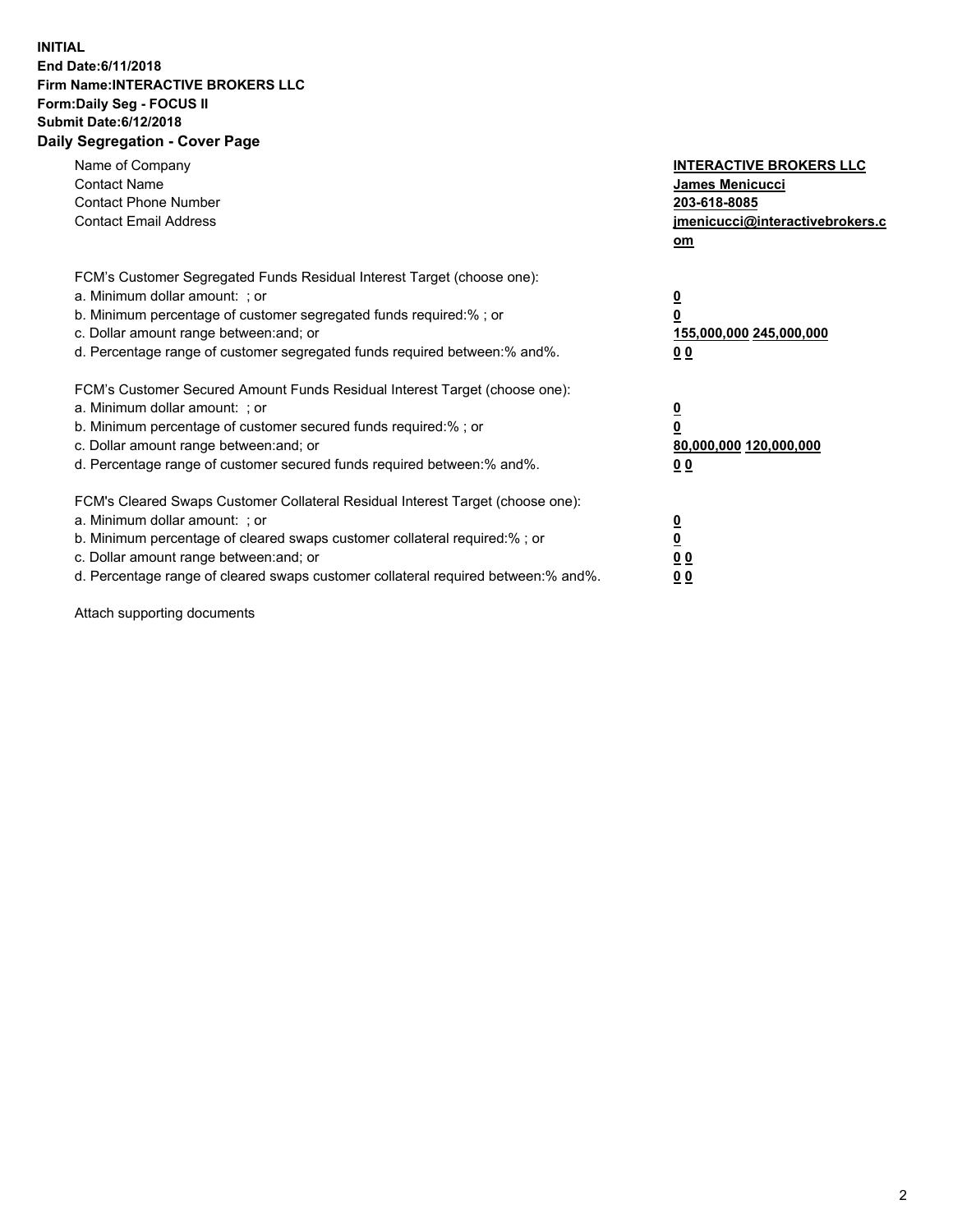## **INITIAL End Date:6/11/2018 Firm Name:INTERACTIVE BROKERS LLC Form:Daily Seg - FOCUS II Submit Date:6/12/2018 Daily Segregation - Secured Amounts**

|     | Daily Segregation - Secured Amounts                                                                        |                                  |
|-----|------------------------------------------------------------------------------------------------------------|----------------------------------|
|     | Foreign Futures and Foreign Options Secured Amounts                                                        |                                  |
|     | Amount required to be set aside pursuant to law, rule or regulation of a foreign                           | $0$ [7305]                       |
|     | government or a rule of a self-regulatory organization authorized thereunder                               |                                  |
| 1.  | Net ledger balance - Foreign Futures and Foreign Option Trading - All Customers                            |                                  |
|     | A. Cash                                                                                                    | 448,846,575 [7315]               |
|     | B. Securities (at market)                                                                                  | $0$ [7317]                       |
| 2.  | Net unrealized profit (loss) in open futures contracts traded on a foreign board of trade                  | 5,191,948 [7325]                 |
| 3.  | Exchange traded options                                                                                    |                                  |
|     | a. Market value of open option contracts purchased on a foreign board of trade                             | 276,696 [7335]                   |
|     | b. Market value of open contracts granted (sold) on a foreign board of trade                               | -29,975 [7337]                   |
| 4.  | Net equity (deficit) (add lines 1. 2. and 3.)                                                              | 454,285,244 [7345]               |
| 5.  | Account liquidating to a deficit and account with a debit balances - gross amount                          | <b>5,619</b> [7351]              |
|     | Less: amount offset by customer owned securities                                                           | 0 [7352] 5,619 [7354]            |
| 6.  | Amount required to be set aside as the secured amount - Net Liquidating Equity                             | 454,290,863 [7355]               |
|     | Method (add lines 4 and 5)                                                                                 |                                  |
| 7.  | Greater of amount required to be set aside pursuant to foreign jurisdiction (above) or line                | 454,290,863 [7360]               |
|     | 6.                                                                                                         |                                  |
|     | FUNDS DEPOSITED IN SEPARATE REGULATION 30.7 ACCOUNTS                                                       |                                  |
| 1.  | Cash in banks                                                                                              |                                  |
|     | A. Banks located in the United States                                                                      | 104,484,736 [7500]               |
|     | B. Other banks qualified under Regulation 30.7                                                             | 0 [7520] 104,484,736 [7530]      |
| 2.  | <b>Securities</b>                                                                                          |                                  |
|     | A. In safekeeping with banks located in the United States                                                  | 371,586,880 [7540]               |
|     | B. In safekeeping with other banks qualified under Regulation 30.7                                         | 0 [7560] 371,586,880 [7570]      |
| 3.  | Equities with registered futures commission merchants                                                      |                                  |
|     | A. Cash                                                                                                    | $0$ [7580]                       |
|     | <b>B.</b> Securities                                                                                       | $0$ [7590]                       |
|     | C. Unrealized gain (loss) on open futures contracts                                                        | $0$ [7600]                       |
|     | D. Value of long option contracts                                                                          | $0$ [7610]                       |
|     | E. Value of short option contracts                                                                         | 0 [7615] 0 [7620]                |
| 4.  | Amounts held by clearing organizations of foreign boards of trade                                          |                                  |
|     | A. Cash                                                                                                    | $0$ [7640]                       |
|     | <b>B.</b> Securities                                                                                       | $0$ [7650]                       |
|     | C. Amount due to (from) clearing organization - daily variation                                            | $0$ [7660]                       |
|     | D. Value of long option contracts                                                                          | $0$ [7670]                       |
|     | E. Value of short option contracts                                                                         | 0 [7675] 0 [7680]                |
| 5.  | Amounts held by members of foreign boards of trade                                                         |                                  |
|     | A. Cash                                                                                                    | 99,006,281 [7700]                |
|     | <b>B.</b> Securities                                                                                       | $0$ [7710]                       |
|     | C. Unrealized gain (loss) on open futures contracts                                                        | 59,973 [7720]                    |
|     | D. Value of long option contracts                                                                          | 276,696 [7730]                   |
|     | E. Value of short option contracts                                                                         | -29,975 [7735] 99,312,975 [7740] |
| 6.  | Amounts with other depositories designated by a foreign board of trade                                     | 0 [7760]                         |
| 7.  | Segregated funds on hand                                                                                   | $0$ [7765]                       |
| 8.  | Total funds in separate section 30.7 accounts                                                              | 575,384,591 [7770]               |
| 9.  | Excess (deficiency) Set Aside for Secured Amount (subtract line 7 Secured Statement<br>Page 1 from Line 8) | 121,093,728 [7380]               |
| 10. | Management Target Amount for Excess funds in separate section 30.7 accounts                                | 80,000,000 [7780]                |
| 11. | Excess (deficiency) funds in separate 30.7 accounts over (under) Management Target                         | 41,093,728 [7785]                |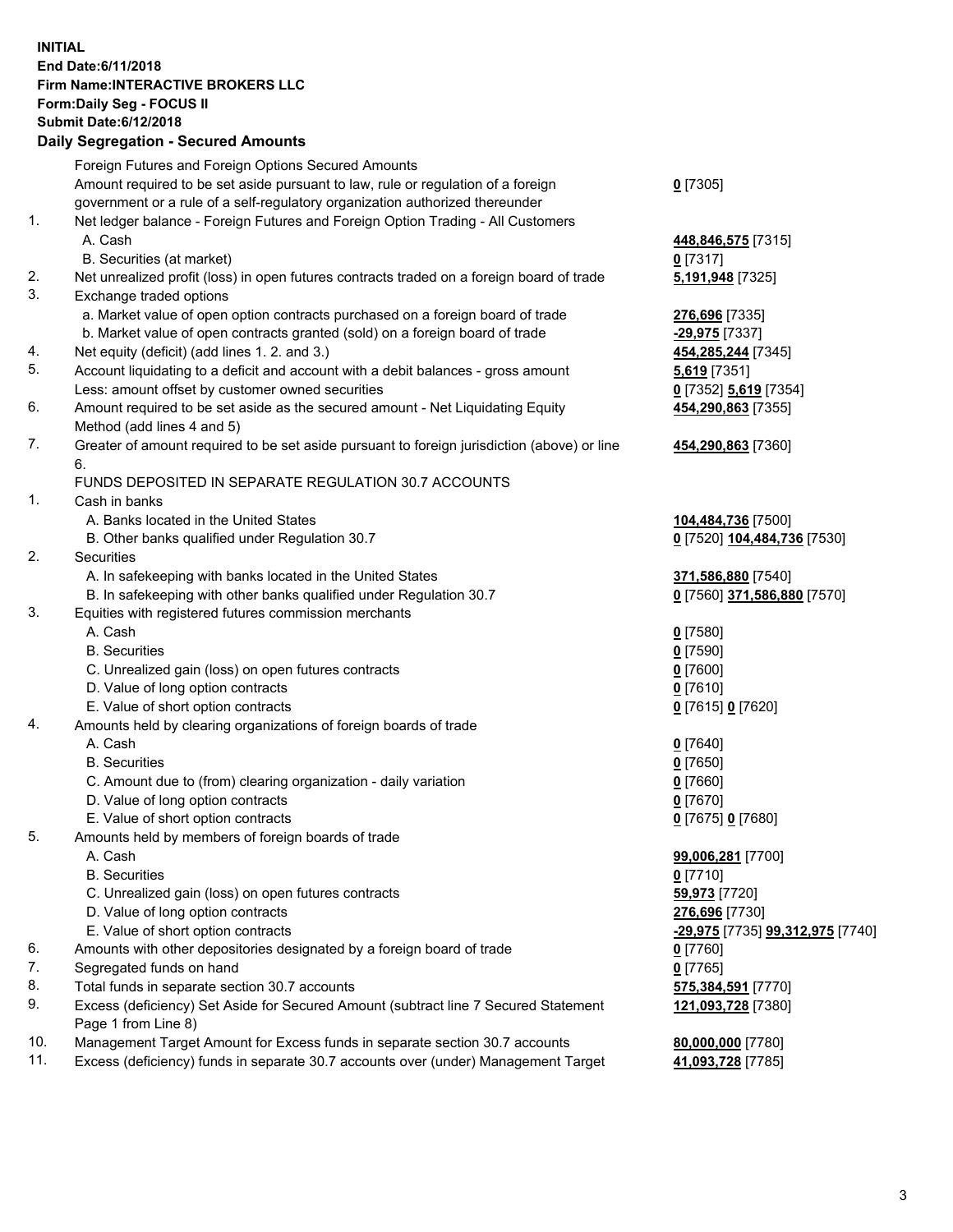**INITIAL End Date:6/11/2018 Firm Name:INTERACTIVE BROKERS LLC Form:Daily Seg - FOCUS II Submit Date:6/12/2018 Daily Segregation - Segregation Statement** SEGREGATION REQUIREMENTS(Section 4d(2) of the CEAct) 1. Net ledger balance A. Cash **4,094,764,127** [7010] B. Securities (at market) **0** [7020] 2. Net unrealized profit (loss) in open futures contracts traded on a contract market **28,392,313** [7030] 3. Exchange traded options A. Add market value of open option contracts purchased on a contract market **231,577,283** [7032] B. Deduct market value of open option contracts granted (sold) on a contract market **-200,114,230** [7033] 4. Net equity (deficit) (add lines 1, 2 and 3) **4,154,619,493** [7040] 5. Accounts liquidating to a deficit and accounts with debit balances - gross amount **156,205** [7045] Less: amount offset by customer securities **0** [7047] **156,205** [7050] 6. Amount required to be segregated (add lines 4 and 5) **4,154,775,698** [7060] FUNDS IN SEGREGATED ACCOUNTS 7. Deposited in segregated funds bank accounts A. Cash **625,366,082** [7070] B. Securities representing investments of customers' funds (at market) **2,596,863,360** [7080] C. Securities held for particular customers or option customers in lieu of cash (at market) **0** [7090] 8. Margins on deposit with derivatives clearing organizations of contract markets A. Cash **21,293,606** [7100] B. Securities representing investments of customers' funds (at market) **1,089,402,718** [7110] C. Securities held for particular customers or option customers in lieu of cash (at market) **0** [7120] 9. Net settlement from (to) derivatives clearing organizations of contract markets **-9,456,062** [7130] 10. Exchange traded options A. Value of open long option contracts **231,534,638** [7132] B. Value of open short option contracts **-200,092,647** [7133] 11. Net equities with other FCMs A. Net liquidating equity **0** [7140] B. Securities representing investments of customers' funds (at market) **0** [7160] C. Securities held for particular customers or option customers in lieu of cash (at market) **0** [7170] 12. Segregated funds on hand **0** [7150] 13. Total amount in segregation (add lines 7 through 12) **4,354,911,695** [7180] 14. Excess (deficiency) funds in segregation (subtract line 6 from line 13) **200,135,997** [7190] 15. Management Target Amount for Excess funds in segregation **155,000,000** [7194]

16. Excess (deficiency) funds in segregation over (under) Management Target Amount Excess

**45,135,997** [7198]